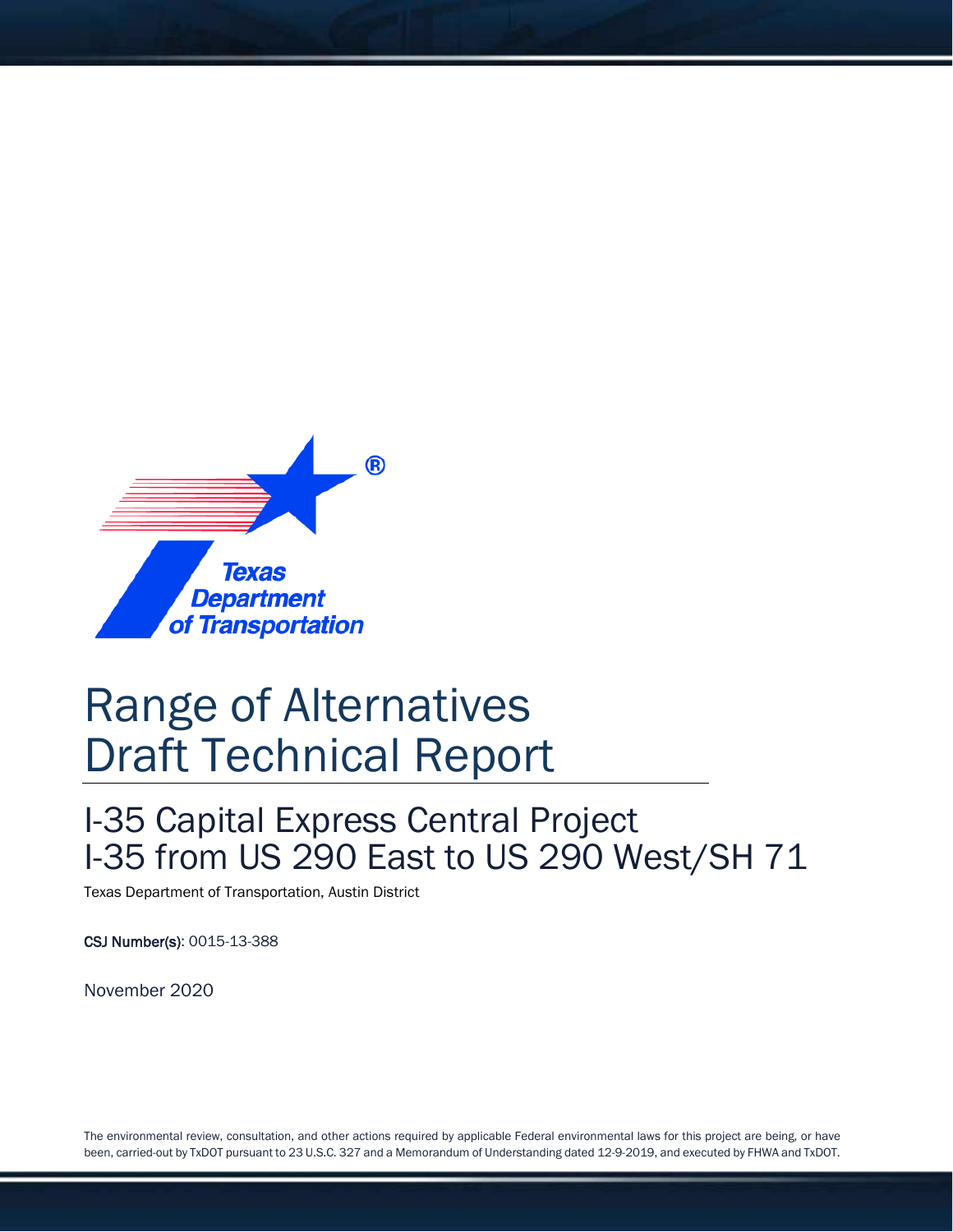## **Table of Contents**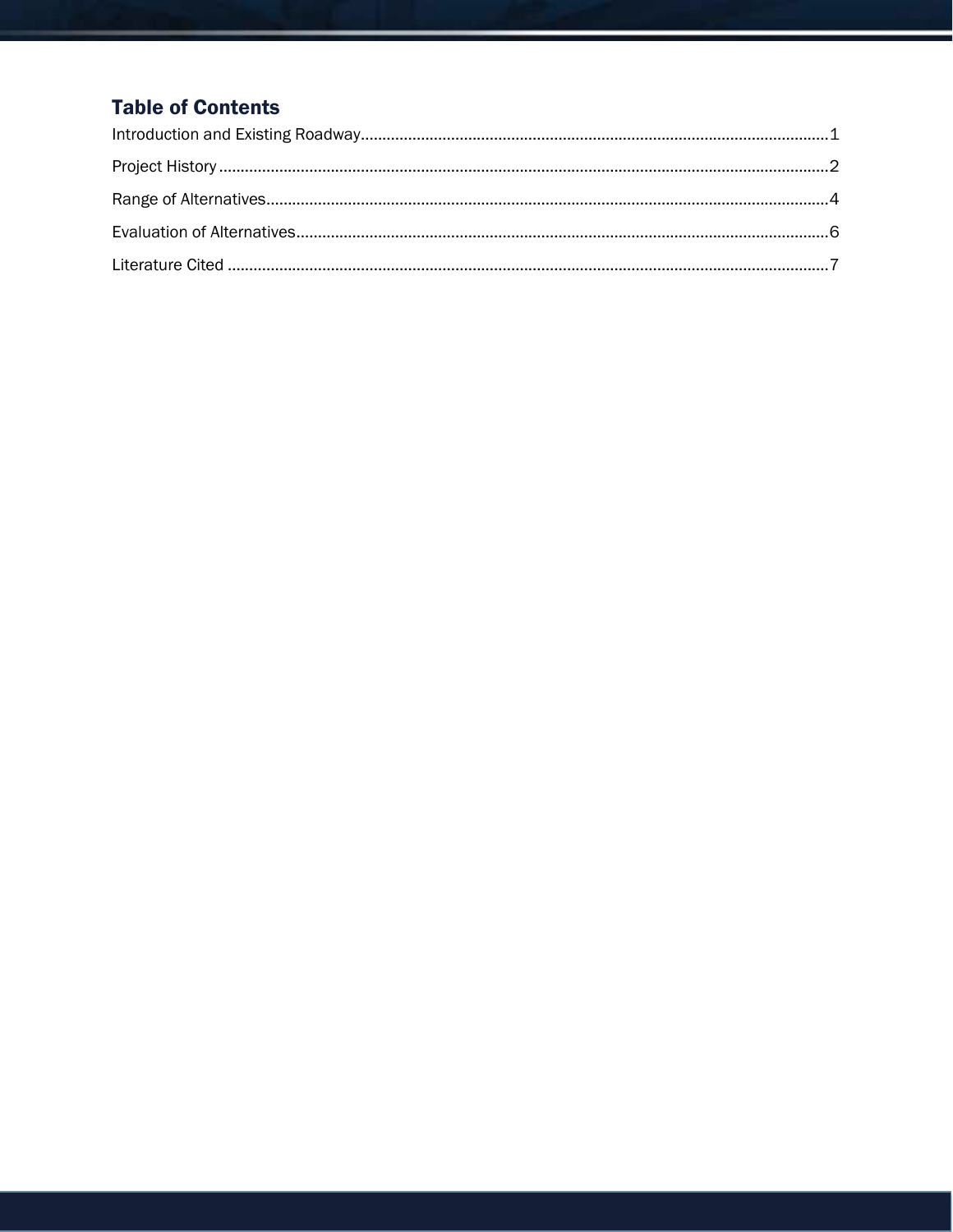#### <span id="page-2-0"></span>Introduction and Existing Roadway

Interstate Highway 35 (I-35) within Travis County is located within a heavily urbanized corridor that consistently ranks within the Top 3 Most Congested Roadways in Texas, currently #2, as measured by Texas Transportation Institute (TTI), and roadways with the highest annual congestion costs at more than \$200M (TTI 2019). The proposed action, called the I-35 Capital Express Central Project, would construct two managed lanes in each direction along I-35 from US Highway 290 (US 290) East to US 290 West/State Highway (SH) 71 for a total distance of approximately 8 miles, including additional direct connectors at I-35/US 290 East, in Austin, Texas in Travis County.

The existing I-35 roadway from US 290 East to US 290 West/SH 71 is located in an urban area with adjacent commercial, residential, institutional, governmental, and parks/open space properties. Within the proposed project limits, I-35 is an access-controlled interstate highway. Beginning at the southern limit, US 290 West/SH 71, the roadway typically has three to four, 12-foot-wide mainlanes (concrete barrier-separated) with 4- to 12-foot-wide inside shoulders, 10- or 12-foot-wide outside shoulders, and two to three, 11- or 12-foot-wide frontage road lanes with curb and gutter in each direction. From Lady Bird Lake to 15th Street, I-35 generally includes three 12-foot-wide mainlanes in each direction with auxiliary lanes between some of the ramps. North of 15<sup>th</sup> Street, the roadway has four mainlanes in each direction and includes the upper/lower deck split just north of MLK Jr. Boulevard with a continuation of the upper decks to north of Airport Boulevard. From Airport Boulevard to US 290 East, I-35 includes four barrier-separated mainlanes in each direction. The roadway here typically has 2- to 6-foot-wide inside shoulders, 10-foot-wide outside shoulders, and two to four, 11- or 12-foot-wide frontage road lanes with curb and gutter in each direction. Sidewalks exist in most, but not all, locations throughout the project area and shared-use paths are located within the project area in "downtown" Austin, defined as between MLK Jr. Boulevard and Holly Street. Drainage along the roadway (mainlanes and frontage roads) is provided by storm sewer networks and some open ditches. The existing right of way (ROW) width is typically 200 to 350 feet but is wider at the interchanges. Existing permanent drainage easements are located at creek crossings. The posted speed limit along I-35 in the proposed project area is 60 mph on the mainlanes and 35 to 50 mph on the frontage roads.

The "range of alternatives" refers to the alternatives discussed in environmental documents. It includes all reasonable alternatives, which must be rigorously explored and objectively evaluated, as well as those other alternatives, which are eliminated from detailed study with a brief discussion of the reasons for eliminating them (40 Code of Federal Regulations [C.F.R.] §1502.14). Reasonable alternatives are those that are "technically and economically practicable or feasible, and meet the purpose and need for the proposed action" (40 C.F.R. § 1502.14). All reasonable alternatives and a no-build alterative will be evaluated in the Environmental Impact Statement (EIS) for the proposed project.

#### Purpose and Need

The proposed project is needed to improve I-35 between US 290 East and US 290 West/SH 71 to meet current design standards and current and future travel demand. The existing roadway does not meet current federal and state design standards, which has resulted in operational deficiencies and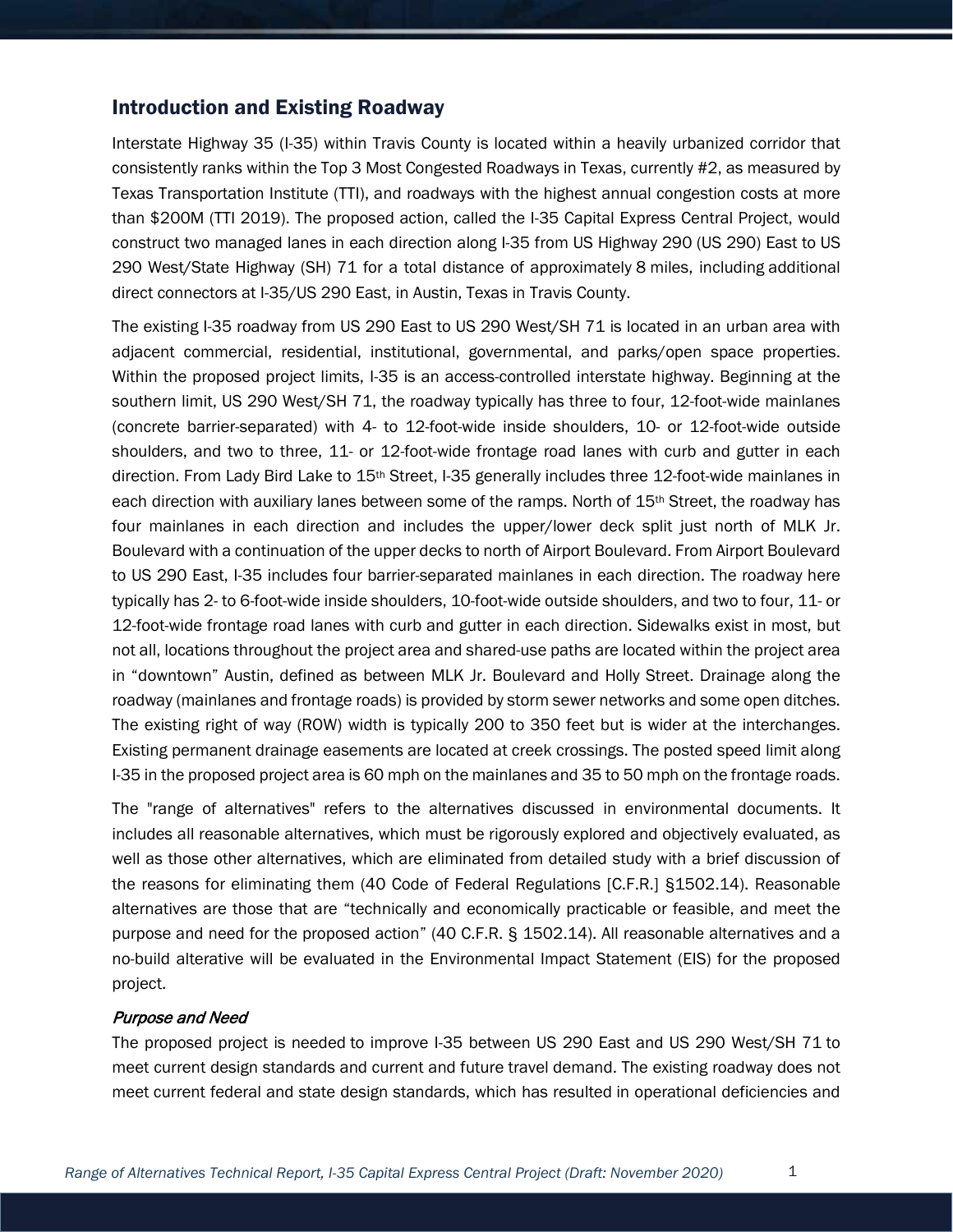longer travel times for all users, including emergency response vehicles and transit, particularly during peak hours. The proposed project is also needed to improve bicycle and pedestrian paths within the project limits.

The purpose of the proposed project is to improve this critical regional, national, and international thoroughfare by enhancing safety, managing congestion, improving operational efficiency, and creating a more dependable and consistent route for the traveling public, including bicyclists and pedestrians, emergency responders, and transit.

### <span id="page-3-0"></span>Project History

Beginning as far back as the 1980s, the Texas Department of Transportation (TxDOT) recognized the need to upgrade I-35 through the region to provide improved mobility. The current efforts incorporate past feedback and analyses, but the existing projects did not launch until 2019-2020. Listed here are major events in the project's evolution illustrating how the project progressed to where it is today.

2011: The I-35 Corridor Advisory Committee released the My35 Plan. The TxDOT Austin District, in coordination with the City of Austin and other partners, launched the Mobility35 program, also known as the I-35 Capital Area Improvement Program (CAIP), which focuses on improvements to I-35 in Williamson, Travis, and Hays counties.

2013: TxDOT released the I-35 CAIP Corridor Implementation Plan for Travis County, which identified various improvements for I-35, including adding lane capacity.

2013—2014: The Downtown Stakeholder Working Group, composed of local governmental entities and community stakeholders, convened for ten monthly meetings and two data digs to evaluate concepts for I-35 in downtown Austin between MLK Jr. Boulevard and Holly Street. The Working Group considered two concepts for downtown: one that would add one managed lane in each direction of I-35 and elevate the southbound mainlanes over Cesar Chavez Street while retaining the current elevated configuration through downtown; and another that would also add one managed lane in each direction of I-35 while lowering the mainlanes of the roadway below ground from approximately 12<sup>th</sup> Street to south of Cesar Chavez Street. The group strongly recommended the latter option of lowering the mainlanes and voiced support for placing "lids", or "caps", on the mainlanes where feasible (TxDOT 2014).

2014: TxDOT initiated the I-35 Future Transportation Corridor (FTC) Planning and Environmental Linkages Study (PEL) (TxDOT 2014a) which resulted in the concept of adding one tolled managed lane in each direction of I-35 from SH 45 North to SH 45 Southeast. The PEL provided opportunities to bring together transportation planning and environmental considerations early in the planning process, which would be integrated into the National Environmental Policy Act (NEPA) process as the project was developed. The goal of the PEL was to develop a purpose and need, determine lane type/mode choice for the corridor, and determine segments of independent utility for future NEPA studies. Agency and stakeholder meetings were held throughout the study, where representatives from TxDOT, Federal Highway Administration (FHWA), the City of Austin and Capital Area Metropolitan Planning Organization (CAMPO) collaborated on the PEL effort. TxDOT also coordinated with Capital Metro Transportation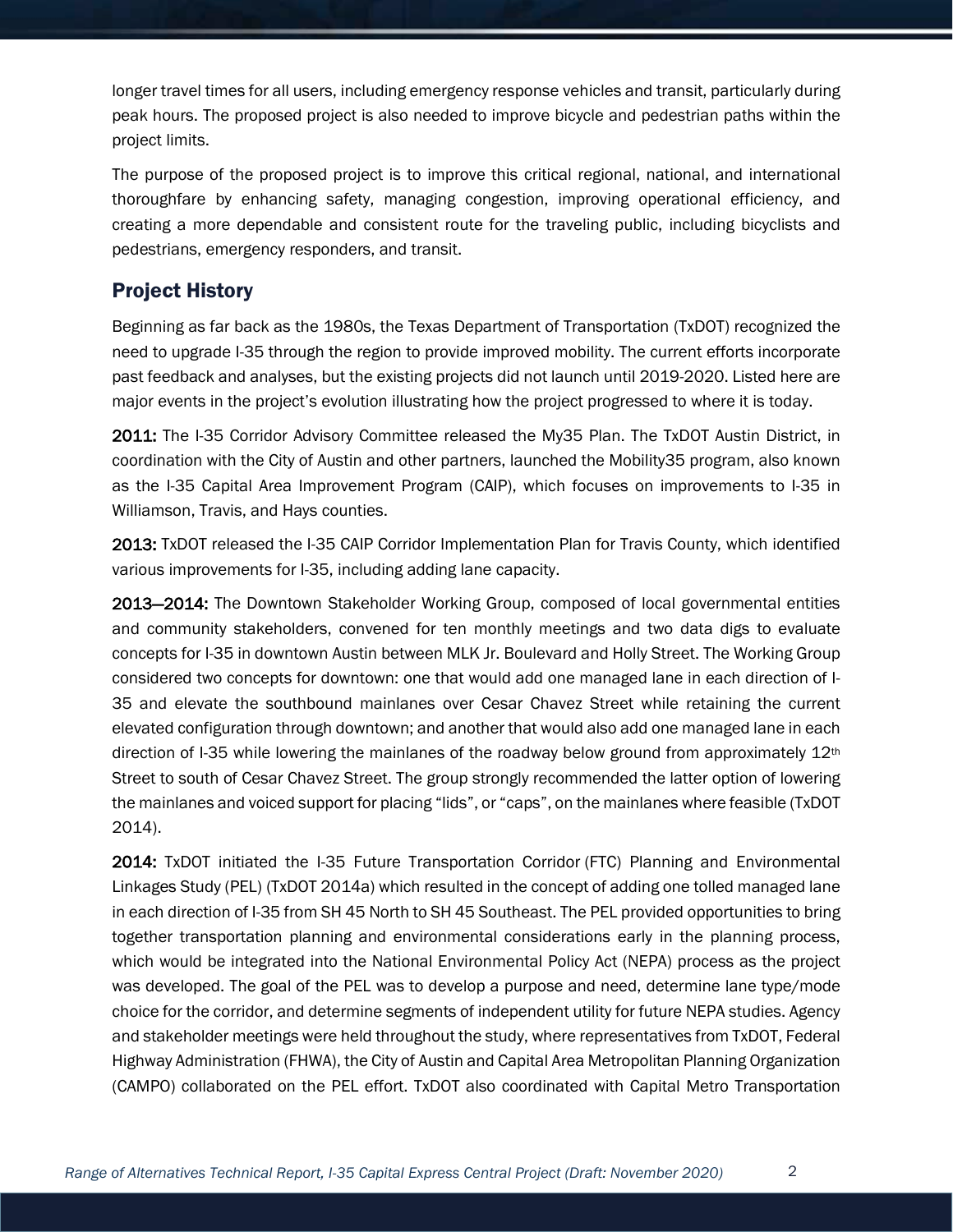Authority (CapMetro) to discuss their interests in the I-35 corridor and to get input on potential transit access points. Three rounds of public meetings were held to provide citizens information about the study's progress and to solicit input about the purpose and need, the range of alternatives, recommended lane type alternatives, and segments of independent utility for the FTC.

The PEL studied several alternatives, including: a rail lane, general purpose lanes, freight-only lanes, managed express toll lanes, managed transit-only lanes, managed high occupancy vehicle (HOV) lanes, and managed through lanes. Of those, only the managed lane alternatives (except for the "managed freight-only" and "managed through lane" alternatives) met the purpose and need specifically, "to create a more dependable and consistent route for transit, emergency responders, and other motorists." The general purpose lane alternative did not meet the purpose and need because it would not provide more reliable travel times due to the overloaded system utilizing the added capacity. In addition, transit and emergency vehicles would not be able to rely on the corridor as a consistent route for emergency response. The second, detailed analysis, concluded that a managed lane FTC would increase average speeds through the corridor while providing an improved level of service compared to the other alternatives. The study then recommended that the managed express/toll lane and managed express/toll lane with transit alternatives should be included in the CAMPO 2040 Regional Transportation Plan and were the best alternatives to move forward for further NEPA analysis, along with the no-build.

2014–2015: TxDOT hosted five Decks Neighborhood Workshops for the I-35 "decks area", defined as from Airport Boulevard to MLK Jr. Boulevard, and to discuss the addition of one managed lane in each direction. Representatives from multiple neighborhoods, the University of Texas (UT), and Catellus, the master developer for the Mueller neighborhood, participated in the workshops. The workshops focused on the desire to remove the decks, concern about super streets concepts, neighborhood cutthrough traffic, access to local businesses and neighborhoods, traffic noise, and exit configuration.

2016–2017: Following the recommendations presented in the PEL to move forward with adding managed lanes in each direction, TxDOT hosted open house meetings and virtual open houses for the three projects in the study area, which extended from FM 1431 to SH 45SE. The projects at that time were called North16 (from RM 1431 to US 183), Central7 (from US 183 to Riverside Drive), and South10 (from Lady Bird Lake to SH 45SE). These alternatives centered around adding one tolled lane in each direction along I-35. TxDOT hosted a public open house on Sept. 20, 2016 for the I-35 Central7 project where the public considered two alternatives: a managed lane build alternative (one tolled managed lane in each direction along I-35), which included direct transit access to the managed lanes with two design options in downtown Austin and a no-build alternative. The two design options within downtown Austin were: (1) elevate the southbound mainlanes and managed lanes over Cesar Chavez Street while retaining the current elevated configuration through downtown, and (2) lower the mainlanes and managed lanes below ground from approximately 12th Street to south of Cesar Chavez Street. TxDOT received more than 2,500 comments in person and online about the Central7 project. Feedback themes included connectivity and ease of movement along and across I-35, preference for lowered option, concern about traffic noise, support for tolled managed lanes, and support for integrating the CapMetro rail/transit line into project design.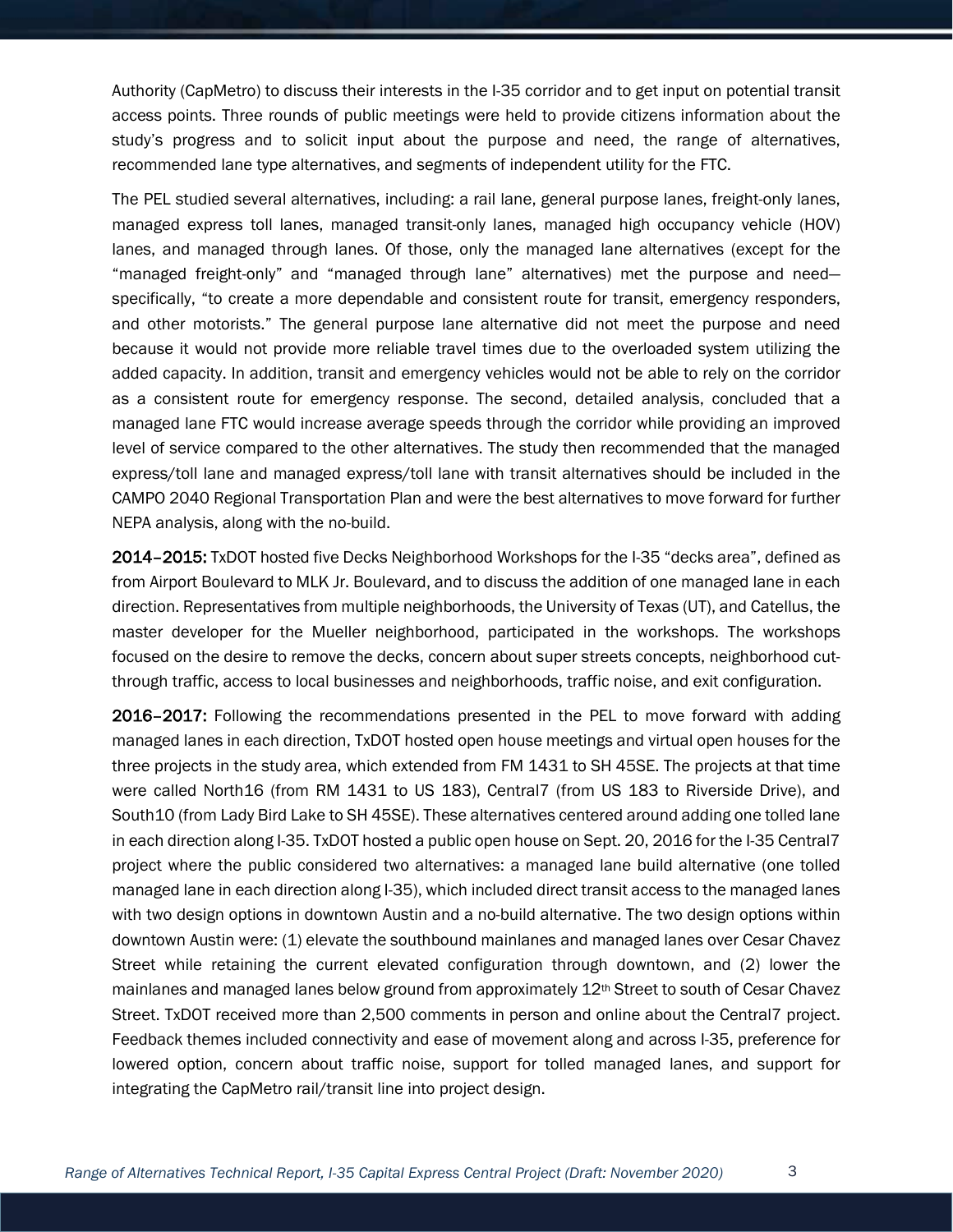As studies have progressed on I-35 between US 290 East and US 290 West/SH 71, TxDOT identified a need for more than one managed lane in each direction. Further study revealed that two lanes in each direction would allow for better operational performance, reliability, and safety. The additional capacity would provide for better incident management capabilities resulting from the second lane that could be used to maneuver around incidents and/or obstacles and provide better emergency response access. The additional lanes would also improve operations at ingress and egress locations. Therefore, two managed lanes in each direction are currently being considered in the EIS process.

January 2020: TxDOT hosted the I-35 Capital Express Central Design Charrette to solicit input from stakeholders regarding previous concepts that were developed and to seek additional input to be considered during the development of further build alternatives, including the addition of two managed lanes in each direction. More than 30 concepts were proposed over the course of the charrette. Design charrette participants included TxDOT personnel, Mobility35 General Engineering Consultant staff, representatives from the City of Austin Transportation Department, Central Texas Regional Mobility Authority, CapMetro, CAMPO, FHWA, UT Austin, and Downtown Austin Alliance.

April 2020: In early 2020, the I-35 Capital Express Central Project was partially funded with a \$560 million allocation of the estimated \$4.9 billion construction cost. On April 30, 2020, the Texas Transportation Commission approved an amendment to the 2020 Unified Transportation Program (UTP), a 10-year plan to guide transportation project development, that allocated an additional \$3.4 billion of funding to the I-35 Capital Express Central Project. In April 2020, the CAMPO Transportation Policy Board approved reallocating \$633 million in funding to the I-35 Capital Express Central Project. The remaining \$307 million was allocated to the project in the 2021 UTP. This project is currently fully funded in the UTP (\$4.9 billion). Tolling is not currently a funding option and tolled lanes are not currently under consideration (TxDOT 2021).

## <span id="page-5-0"></span>Range of Alternatives

Possible build alternatives for the I-35 Capital Express Central Project include three alternatives, which start with the above assumptions, including: adding two non-tolled managed lanes in each direction, removing the upper decks on I-35 (between Airport Boulevard and MLK Jr. Boulevard), and lowering I-35 through downtown (between MLK Jr. Boulevard and Holly Street). Moreover, because we are now in a non-tolled environment under the 2021 UTP, the current project is considering HOV, two or more (2+) occupants, which meets the eligibility requirement for this project. Each alternative would also add direct connectors at I-35 and US 290 East to enhance mobility at this high-volume interchange, and to facilitate the transition of one managed lane to/from US 290 and one managed lane to/from I-35 to the north.

The first alternative would construct lowered mainlanes and tunneled managed lanes between Airport Boulevard and MLK Jr. Boulevard, and between Riverside Drive and Oltorf Street. The second build alternative would construct lowered mainlanes and lowered managed lanes between Airport Boulevard and Cesar Chavez Street, and between Riverside Drive and Oltorf Street. The third alternative would be similar to Alternative 2, but with managed lanes that overpass Airport Boulevard, at approximately the same elevation as the existing upper decks, and at Woodland Avenue, at the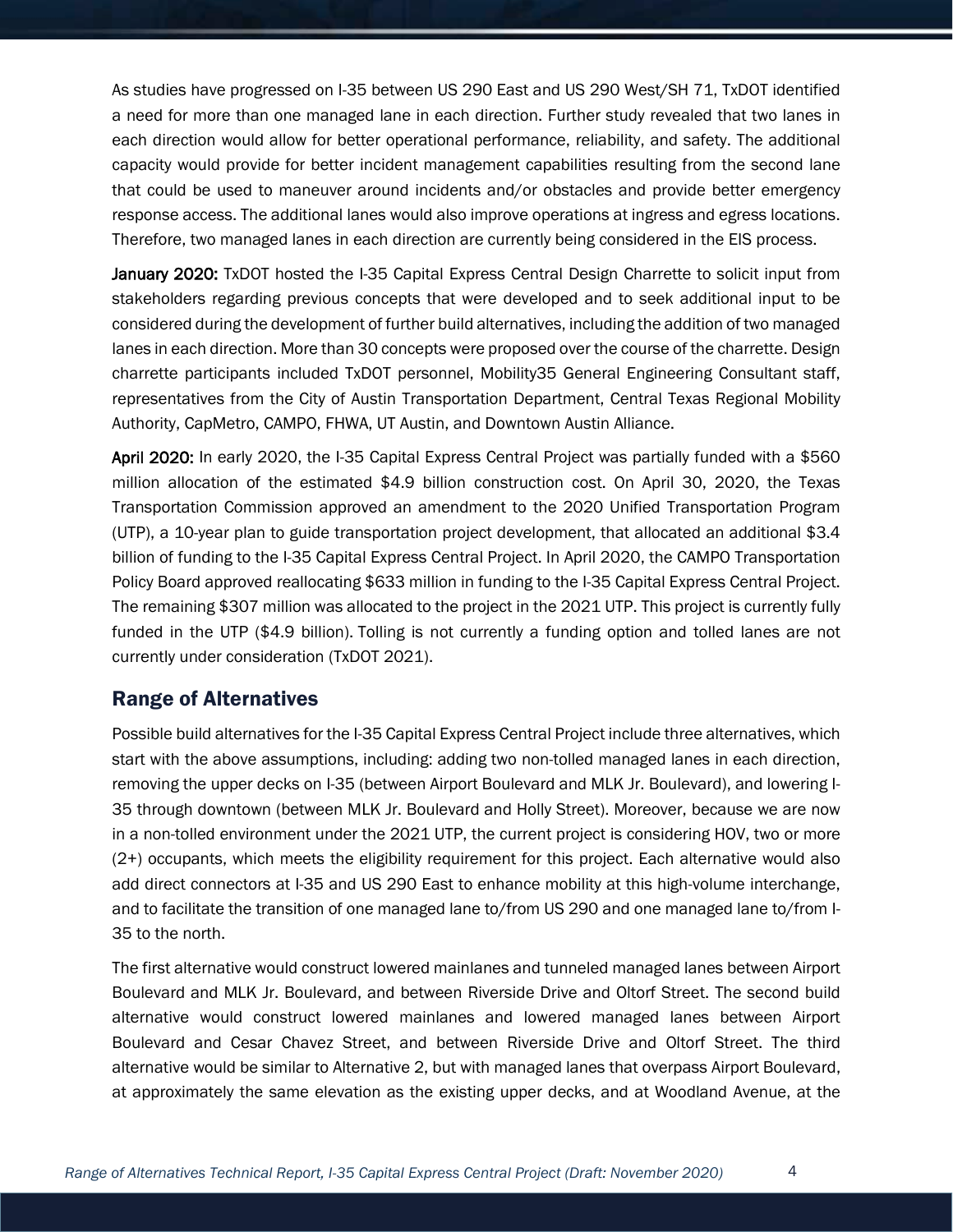same elevation as the existing mainlanes. All build alternatives would include: removing the upper deck in each direction from Airport Boulevard to Martin Luther King Jr. Boulevard; reconstructing the bridge across Lady Bird Lake; improving bicycle and pedestrian paths; accommodating current and future CapMetro routes; on-site and off-site drainage facilities; and potentially accommodating a deck plaza in the downtown area funded by others. Potential design options currently being considered for all build alternatives include: a downtown bypass system; an access-controlled frontage road; a downtown boulevard concept; and direct transit access at Riverside Drive and Dean Keaton Street. Table 1 below describes the alternatives.

Although it does not meet the need and purpose of the project, the no-build alternative is still an option and will be carried forward, through the EIS as a baseline for comparison. At the end of the EIS process, if TxDOT decides that the no-build alternative is the selected alternative, I-35 within the project limits, from US 290 East to US 290 West/SH 71, would continue to exist as it does today and would continue to receive standard, routine maintenance. By 2045, I-35 traffic within the project limits is expected to reach 303,700 vehicles per day, an increase of approximately 47 percent over 2019, and safety and mobility would continue to decline as population increases (TxDOT 2020). In addition, if the no-build alternative is selected, the proposed bicycle/pedestrian facilities would not be constructed.

| Alternative                                                                                                         | <b>Description</b>                                                                                                                                                                                                                                                                   |
|---------------------------------------------------------------------------------------------------------------------|--------------------------------------------------------------------------------------------------------------------------------------------------------------------------------------------------------------------------------------------------------------------------------------|
| No Build                                                                                                            | Standard, routine maintenance                                                                                                                                                                                                                                                        |
| Build 1<br>Managed Lanes Tunnel<br>Section                                                                          | Two tunneled managed lanes* and lowered mainlanes in each<br>direction with additional flyovers at I-35 and US 290 East.<br>Tunnel = two levels below frontage roads and cross streets and<br>one level below mainlanes<br>* Only northbound managed lanes tunneled through downtown |
| Build 2<br>Managed Lanes Lowered<br>Section                                                                         | Two lowered managed lanes* and lowered mainlanes in each<br>direction with additional flyovers at I-35 and US 290 East.<br>Lowered = one level below frontage roads and cross streets and<br>same level as mainlanes                                                                 |
| <b>Build 3</b><br>Managed Lanes Lowered<br>Section, Modified at Airport<br><b>Boulevard and Woodland</b><br>Avenue. | Two lowered managed lanes and lowered mainlanes in each<br>direction with additional flyovers at I-35 and US 290 East.<br>Managed lane overpasses at Airport Boulevard and Woodland<br>Avenue.                                                                                       |

#### Table 1. Range of Alternatives

Source: I-35 Capital Express Central Project Team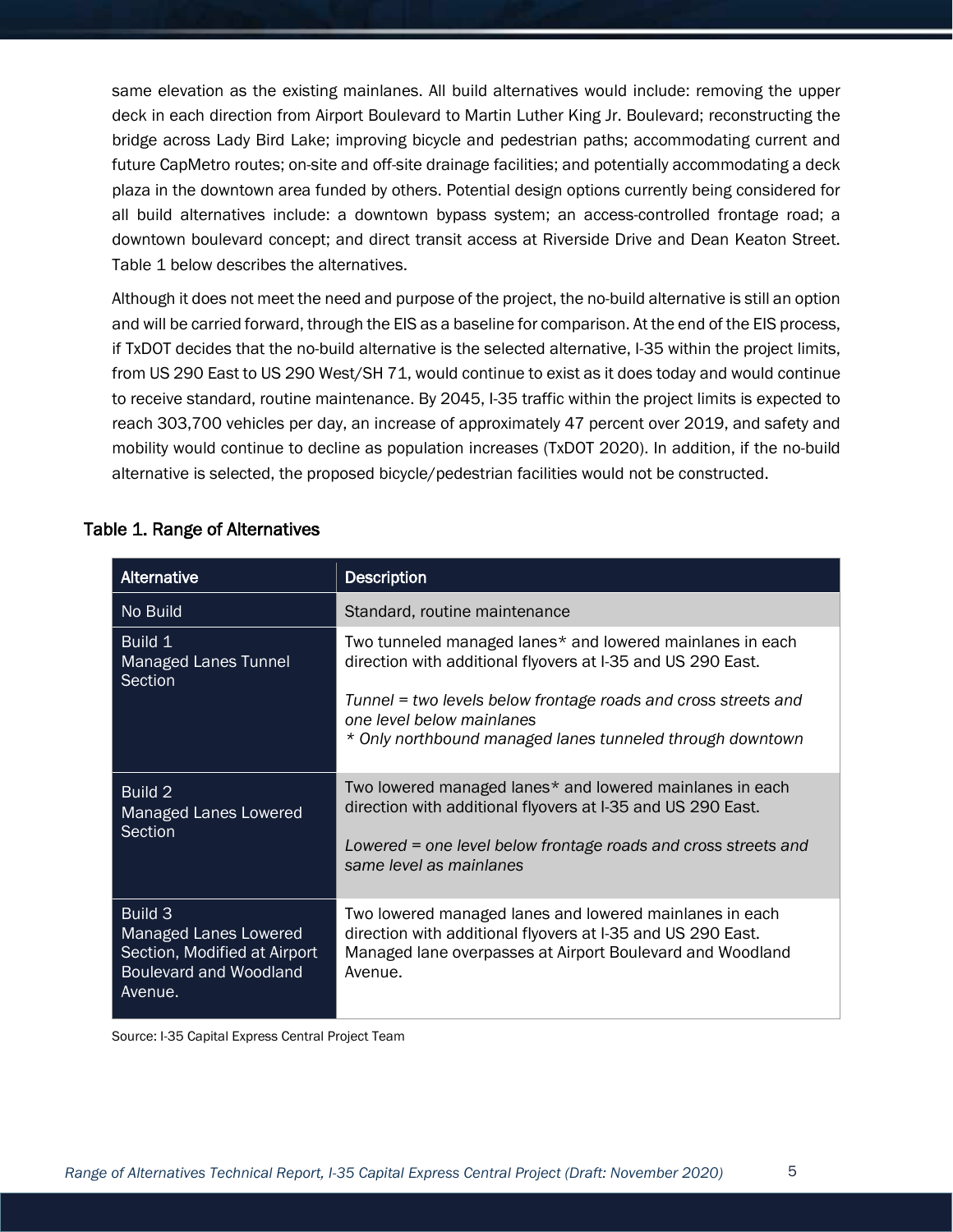## <span id="page-7-0"></span>Evaluation of Alternatives

The agency and public scoping process will help define the method that will be used to screen and evaluate alternatives and the reasonable alternatives to be studied in further detail in the EIS. The alternatives screening process will include evaluation criteria from the purpose and need for this project. A second agency and public scoping meeting is being planned for winter 2021 that will focus on the alternatives screening and evaluation process. Agencies and the public will have an opportunity to provide comments at this meeting.